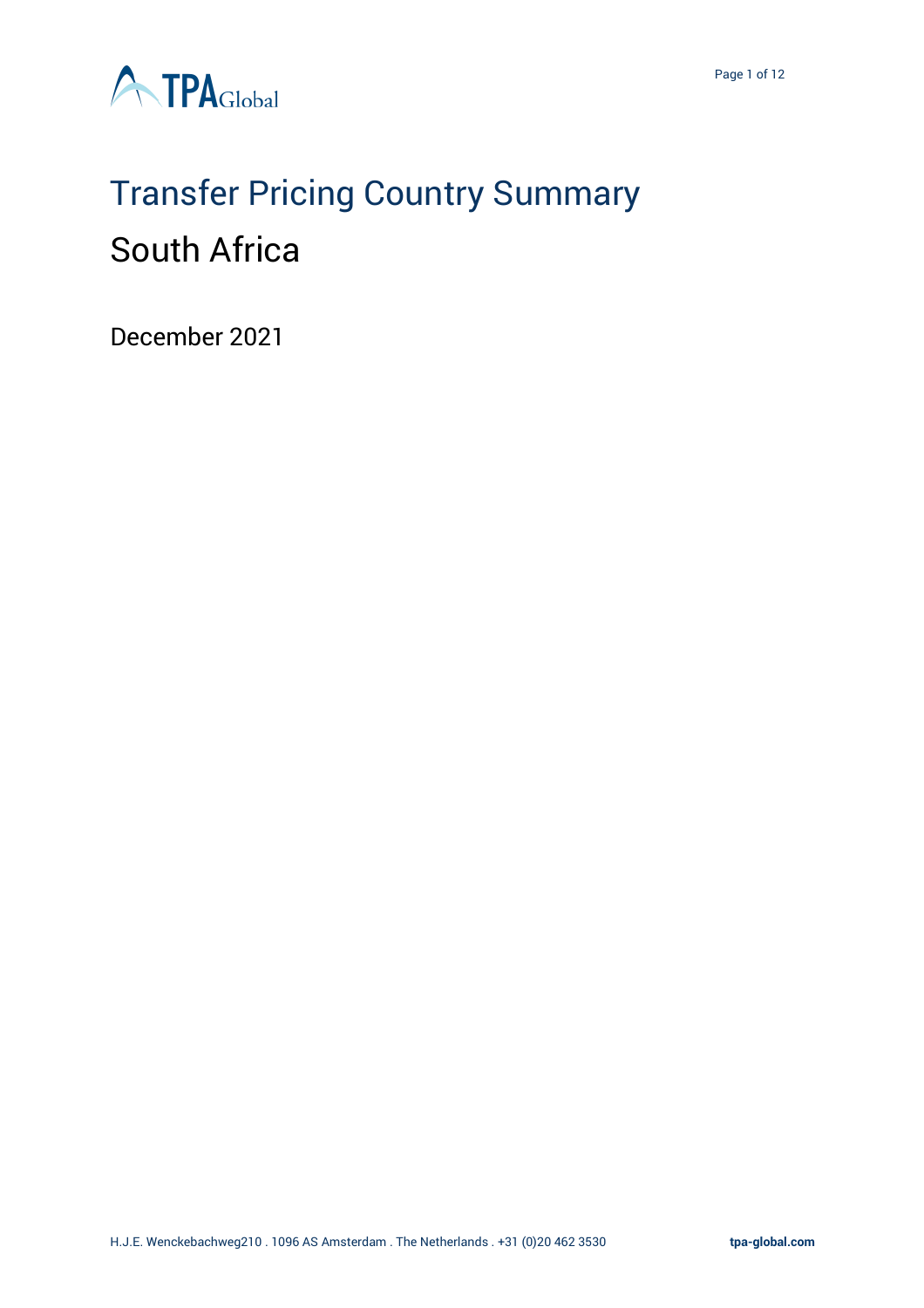# **A TPA**Global

| 1.           |    |                                                                                 |
|--------------|----|---------------------------------------------------------------------------------|
| 2.           |    |                                                                                 |
| a)           |    |                                                                                 |
| b)           |    |                                                                                 |
| c)           |    |                                                                                 |
| d)           |    |                                                                                 |
| e)           |    |                                                                                 |
| f)           |    |                                                                                 |
| 3.           |    |                                                                                 |
| a)           |    |                                                                                 |
| b)           |    |                                                                                 |
| c)           |    |                                                                                 |
| d)           |    |                                                                                 |
| e)           |    |                                                                                 |
| f)           |    |                                                                                 |
| g)           |    |                                                                                 |
| h)           |    |                                                                                 |
| i)           |    | Production Process for TP Relevant Returns, Documents, Forms and Financials  10 |
| j)           |    |                                                                                 |
| k)           |    |                                                                                 |
| $\mathsf{I}$ |    |                                                                                 |
|              | m) |                                                                                 |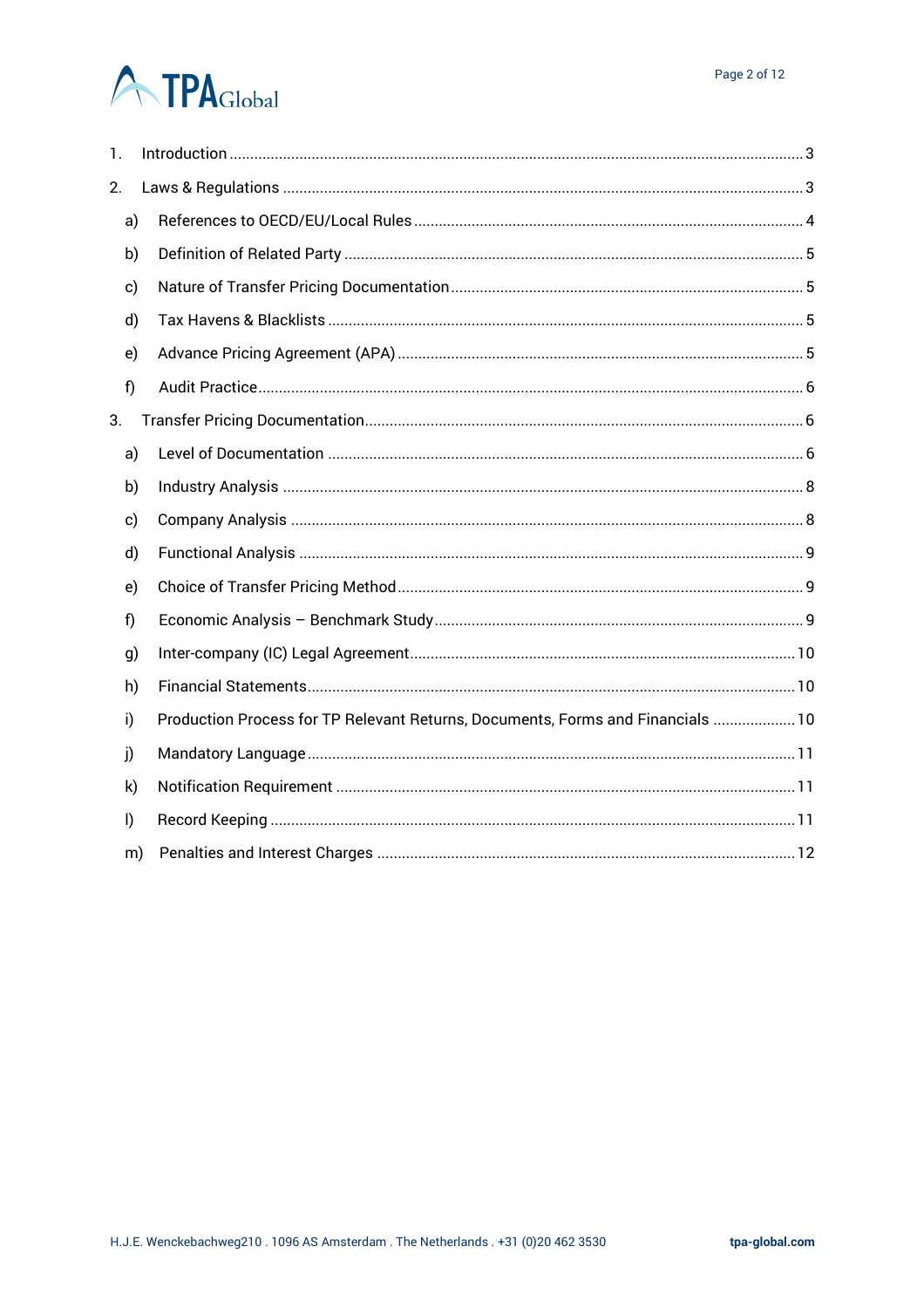

# <span id="page-2-0"></span>1. Introduction

South Africa is not a member state of the OECD, yet follows the OECD Guidelines. The arms' length principle was adopted in South Africa and the legislative framework surrounding transfer pricing can be found in section 31 of the Income Tax Act No. 58 of 1962 ("ITA" or "the Act") and SARS Revenue Practice Note No. 7 (1999).

It can be observed that South Africa is implementing BEPS documentation requirements and has recently amended its transfer pricing legislation to include the OECD concept of "associated enterprises". Section 1 of the SA Income Tax provides for a definition of "connected person".

# <span id="page-2-1"></span>2. Laws & Regulations

Section 31 of the ITA contains the main legislative provisions relating to the South African transfer pricing rules. The current, revised, version of section 31 of the Act was introduced by the Taxation Laws Amendment Act, 2011 with effect from 1 April 2012, and is applicable in respect of years of assessment commencing on or after that date ("South African transfer pricing rules").

The South African transfer pricing rules will apply, broadly speaking, to any transaction, operation, scheme, agreement or understanding where:

a) that transaction constitutes an "affected transaction" as defined; and

b) results or will result in any tax benefit being derived by a person that is a party to the affected transaction.

The term "affected transaction" is defined in section 31(1) and includes, inter alia, any transaction, operation, scheme, agreement or understanding which has been directly or indirectly entered into or effected between or for the benefit of either or both, inter alia, a resident and a non-resident which are connected persons in respect to each other and where any of the terms or conditions agreed upon are not of an arm's length nature.

In terms of the South African Taxation Law Amendment Bill (TLAB), section 31 of the ITA it is to be amended to include the "associated enterprise" definition as provided in Article 9 of the OECD MTC. This change is effective from 1 January 2021.<sup>1</sup>

<sup>&</sup>lt;sup>1</sup> SOUTH AFRICA - [Amendments to South African transfer pricing regulations -](https://www.bdo.global/en-gb/microsites/tax-newsletters/transfer-pricing-news/issue-32-december-2019/south-africa-%C2%A0amendments-to-south-african-transfer-pricing-regulations) BDO.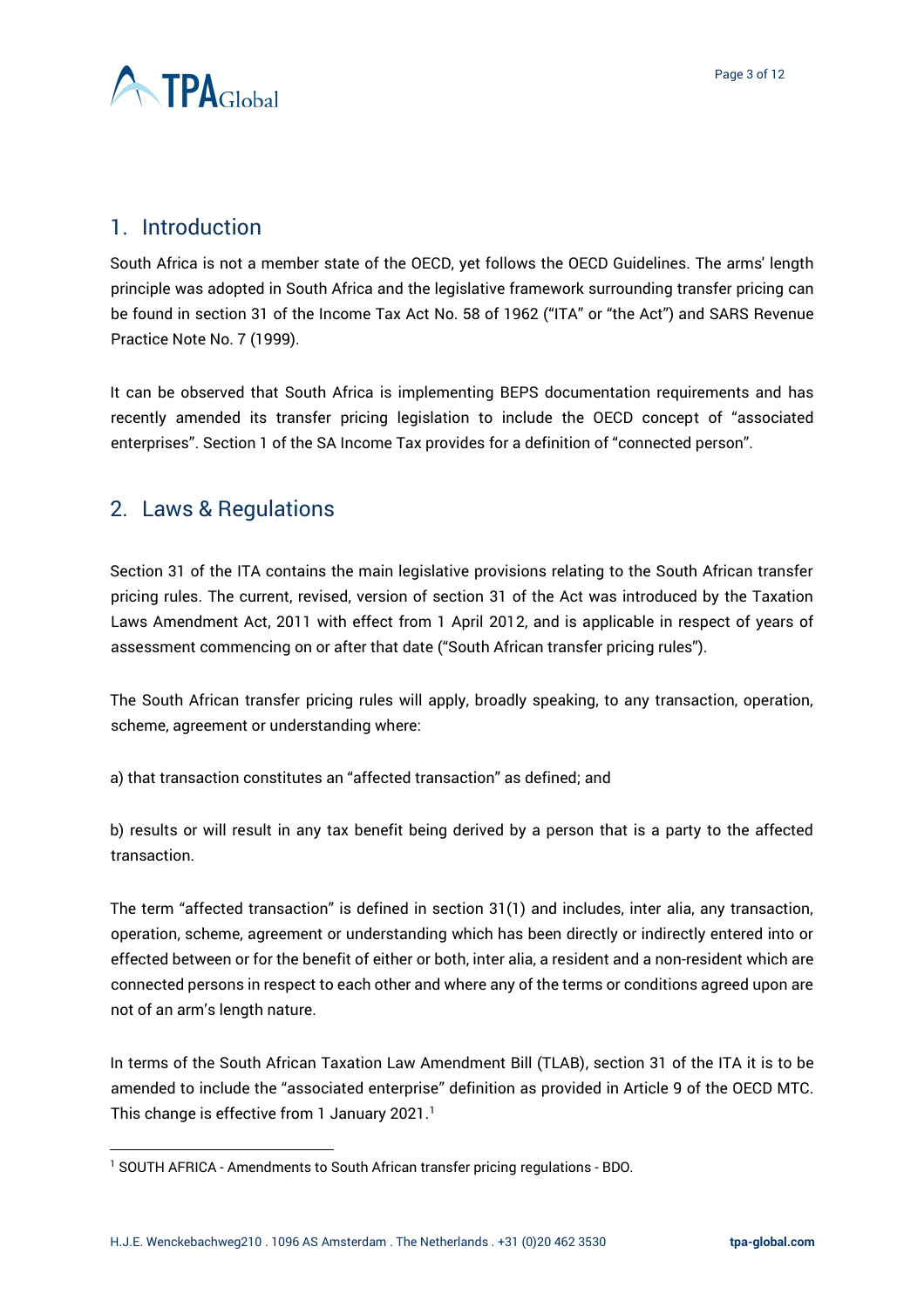

Section 31(3) of the Act further provides for a secondary adjustment on the basis that any "adjustment amount" (i.e., the difference between the tax payable calculated in accordance with the provisions of section 31(2) and otherwise) will, in the case of an affected transaction between a resident company and inter alia, any other person that is not a resident, be deemed to be a dividend in specie paid by the resident company to that other person.

The deemed dividend in specie will be deemed to have been declared and paid on the last day of a period of six months following the end of the year of assessment in which the adjustment is made.

In terms of section 64EA of the Act, a company that is a resident that declares and pays a dividend that consists of a distribution of an asset in specie is liable for dividends tax in respect of that dividend. Dividends tax is calculated at 20% of the amount of any dividend paid (increased from 15% for any dividend paid on or after 22 February 2017), but might be reduced by the applicable double taxation agreement entered into between South Africa and the jurisdiction where the non-resident is resident for tax purposes if the non-resident would have been entitled to a reduction in the rate had it been liable for the dividends tax and provided certain documentation requirements are met.

#### <span id="page-3-0"></span>a) References to OECD/EU/Local Rules

Although South Africa is not a member country of the Organisation for Economic Co-operation and Development ("OECD"), it was awarded OECD observer status in 2004 and is also a member of the OECD BEPS Committee. South Africa closely follows the guidance contained in the OECD's Transfer Pricing Guidelines for Multinational Enterprises and Tax Administrations ("OECD Guidelines") in respect of transfer pricing matters in the absence of specific South African guidance. In this regard, it has been acknowledged by SARS that the OECD Guidelines are an important document that reflect unanimous agreement amongst the member countries, reached after an extensive process of consultation with industry and tax practitioners in many countries and, as the OECD Guidelines are also followed by many countries that are not OECD members, they have effectively become a globally accepted standard. SARS also endorses the standard OECD transfer pricing methods, including the traditional transaction methods, such as the CUP method, the resale price method and the cost-plus method, as well as the transactional profit methods, such as the TNMM and profit split method.

In this regard, it should be noted that SARS' interpretation notes are not law, but provide insight into the prevailing practice of SARS and guidelines on SARS' view on the interpretation and application of the provisions of the tax acts. In addition, this interpretation note is still only in draft format. We are expecting SARS to update the Draft Interpretation Note in line with the latest guidance of the OECD (as discussed in more detail below), but considering that further work is still envisaged by the OECD in this regard, we are not sure when to expect such an updated.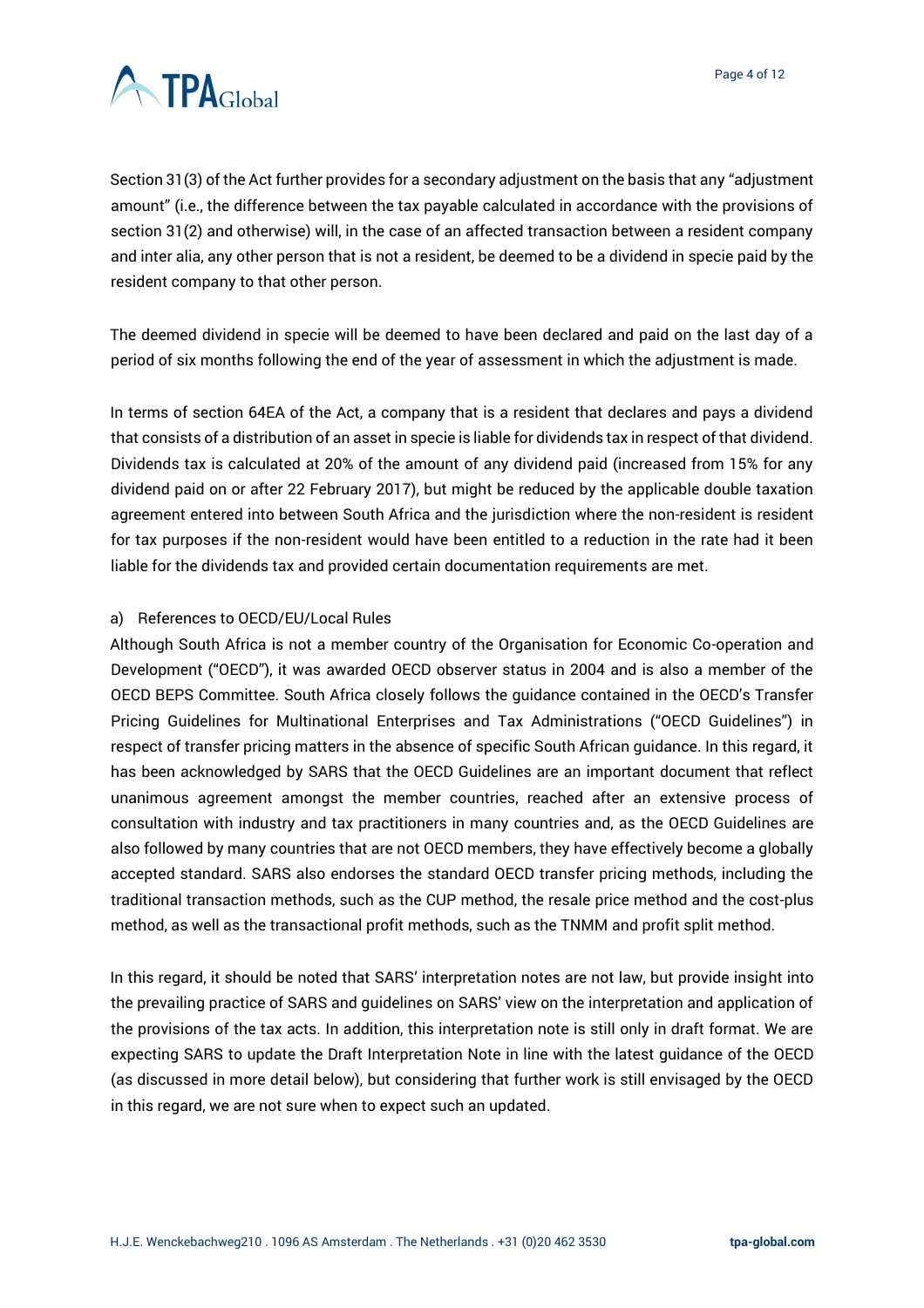

#### b) Definition of Related Party

<span id="page-4-0"></span>Related parties are defined as "connected persons" for South African tax and transfer pricing purposes. The definition of a "connected person" is contained in section 1 of the ITA. In terms of the general definitions in the ITA, a connected person with regard to a company is any other company which would be part of the same group of companies as that company, if the below threshold of "at least 70 per cent of the equity shares in" is replaced by "more than 50 per cent of the equity shares or voting rights in". In addition, any company that individually or jointly with any connected person in relation to itself, directly or indirectly holds at least 20 per cent of a company's share capital or voting rights is also considered to a connected person to such company, as long as no shareholder holds the majority voting rights in the company. In respect of transactions involving intellectual property or financial assistance, the above qualification "as long as no shareholder holds the majority of the voting rights in the company" falls away, therefore a 20 per cent shareholding is sufficient to constitute connected persons for transactions involving intellectual property or financial assistance, independent of whether any other shareholder holds the majority of voting rights in the company or not. A connected person relationship between two companies may also exist where a connected person in relation to one company (or a connected person in relation to such person) manages or controls the other company. The connected person definition is extensive and requires careful consideration. Structures involving trusts are especially likely to include connected persons.

#### c) Nature of Transfer Pricing Documentation

<span id="page-4-1"></span>There is some controversy surrounding the status and application of the OECD Commentaries to South Africa, since it is not a member state of the OECD. This argument could potentially be extended to the application of OECD transfer pricing rules.

Yet, the courts have applied the OECD Commentaries on various occasions (*ITC 1503* (53), SATC 342 and *CSARS v. Tradehold Ltd* 2012 ZASCA 61). Also, it has been argued that the OECD Commentaries (and therefore also TP Guidelines) fall under customary international law according to section 232 of the Constitution.

Furthermore, SARS makes reference to OECD Guidelines in Practice Note 7 and notes in paragraph 3.2 that the OECD Guidelines will be applied to determine the transfer price.

#### d) Tax Havens & Blacklists

<span id="page-4-2"></span>South Africa does not have a tax haven or 'black list' for non-cooperative jurisdictions.

#### e) Advance Pricing Agreement (APA)

<span id="page-4-3"></span>At this stage, South Africa does not provide for Advance Pricing Agreements. Although taxpayers may make an application for an Advance Tax Ruling ("ATR") from SARS to confirm the tax treatment of a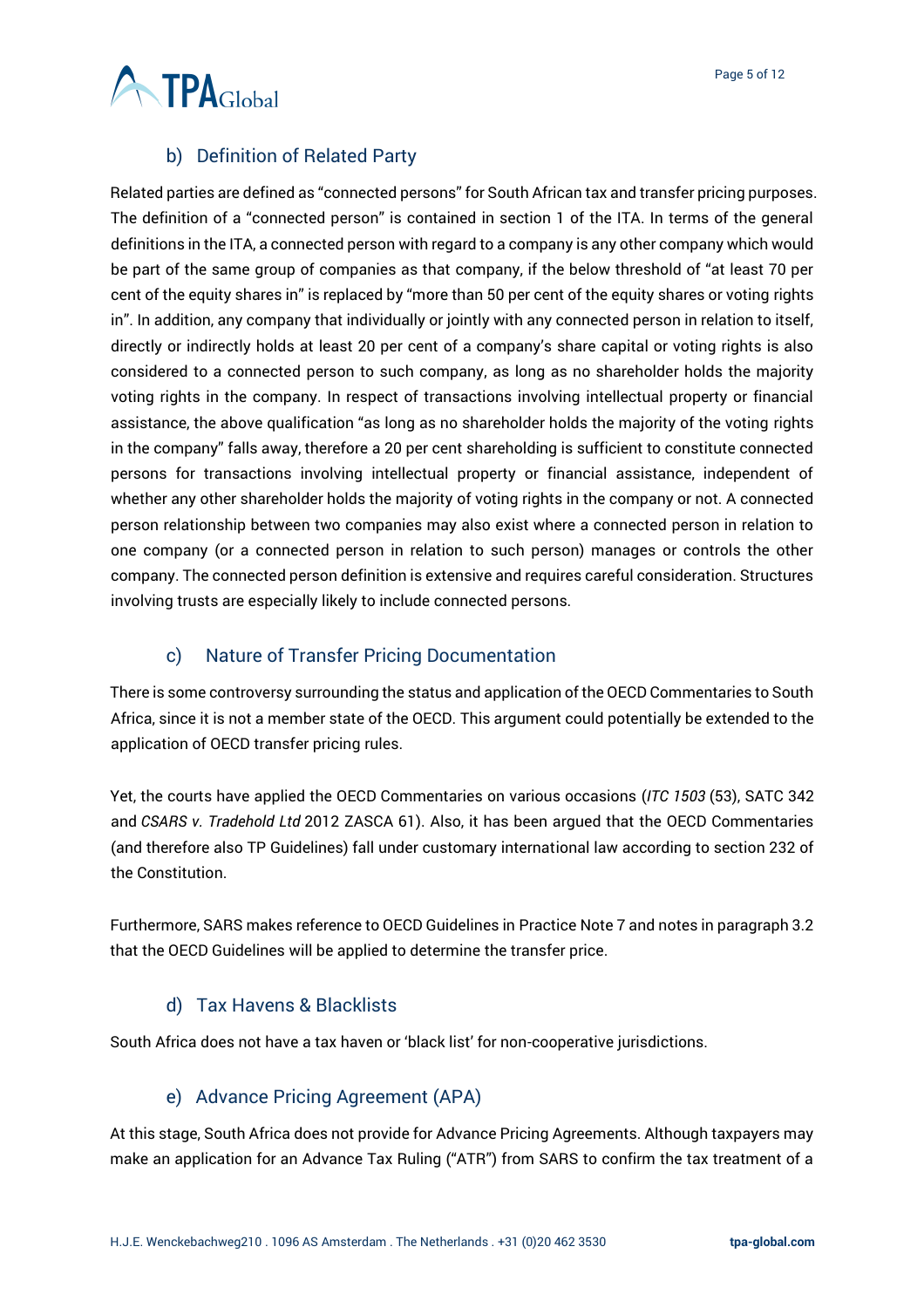# **ATPA**Global

proposed transaction where uncertainty as to the tax treatment thereof exists, transfer pricing related transactions are specifically excluded in terms of the "No Rulings List" published by SARS in terms of a Public Notice.

# f) Audit Practice

<span id="page-5-0"></span>The tax authorities (SARS) can implement an audit in terms of Chapter 5 of the Tax Administration Act 2011 (TAA). In terms of section 46 and 48 of the TAA, the authorities may gather and request "relevant material", as well as conducting a field audit. This encompasses functional analysis interviews with employees to allocate functions, assets and risks.

The audit policy of SARS is to follow a risk-based approach where so-called high-risk transactions, in particular in the mining and resources sectors, are more likely to be audited.

The tax authority is obliged to provide the taxpayer with an outcome together with justifications. The taxpayer has the right to respond to the audit outcome.

In terms the ITR14 tax return, it is important to indicate whether transfer pricing documentation was prepared. Failure to do so will in all likelihood result in an audit.

# <span id="page-5-2"></span><span id="page-5-1"></span>3. Transfer Pricing Documentation

#### a) Level of Documentation

South Africa has committed itself to introducing transfer pricing documentation requirements in line with the three-tiered approach as suggested by the OECD. The requirements for country-by-country ("CbC") reporting were finalised on 23 December 2016 while the master file and local country file requirements were finalised on 20 October 2017 in a Public Notice.

#### *CbC returns*

On 23 December 2016, the Minister of Finance issued regulations governing CbC reporting which closely follow the implementation package in Annex IV to Chapter V of the OECD Guidelines. The main requirements in respect of CbC reporting may be summarized as follows:

- MNE Groups with consolidated group revenue of less than R10 billion are not required to file CbC returns.
- Returns are to be filed electronically, using the CbC01 form, which captures CbC information according to the OECD's CbC XML Schema.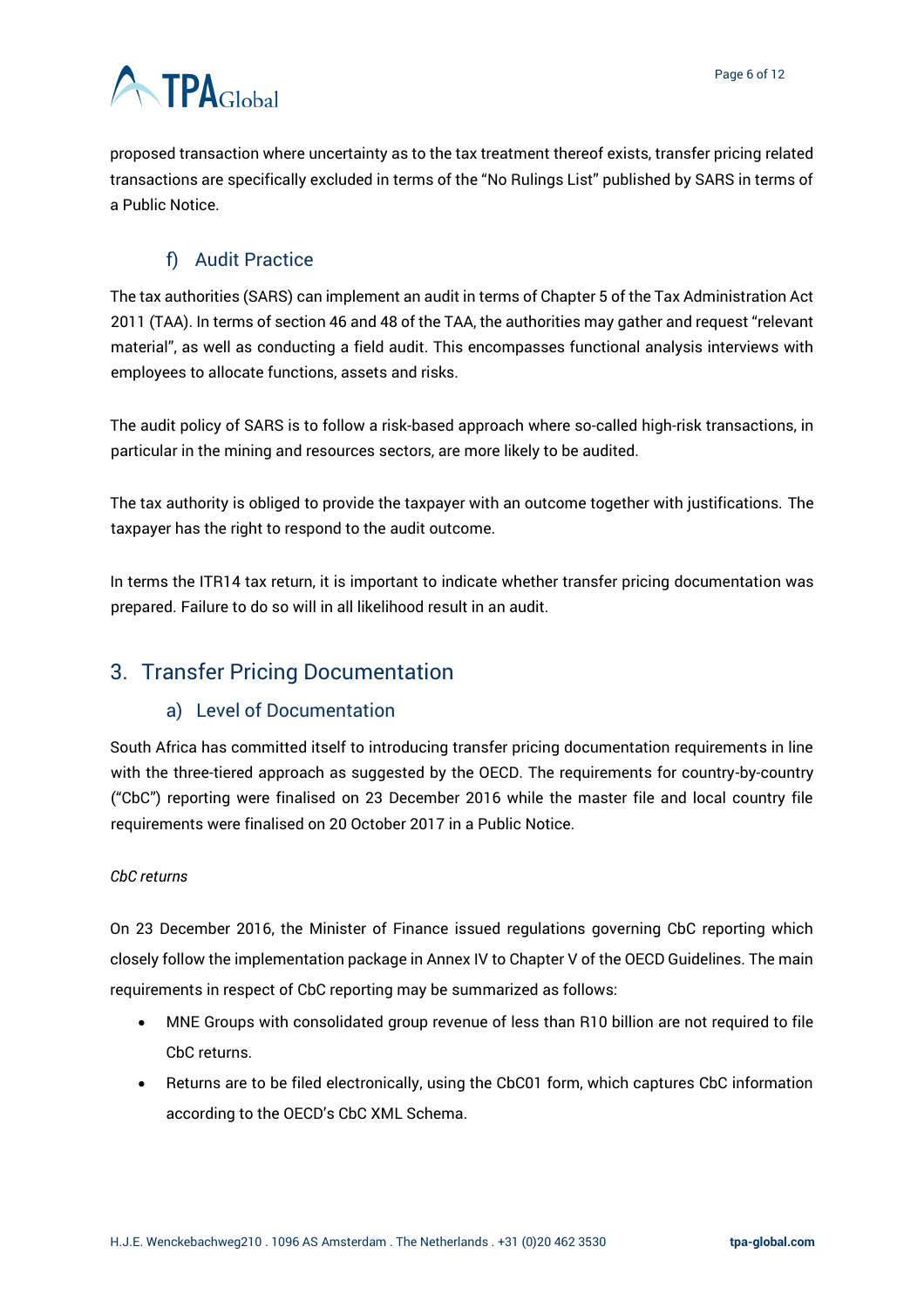

• CbC returns are to be submitted within 12 months of the last day of the Reporting Fiscal Year. The notice applies in respect of Reporting Fiscal Years commencing on or after 1 January 2016, and the first returns will therefore be due by 31 December 2017.

Master file and local file returns

On 20 October 2017, the Minister of Finance issued regulations governing transfer pricing documentation. In the Public Notice, requirements for the master file and local file were set out which closely follow Annexes I and II to Chapter V of the OECD Guidelines.

The key requirements in terms of the Public Notice are as follows:

- Persons who have the filing obligation to submit CbCR returns or have "potentially affected transactions" for the year of assessment that exceeds or is reasonably expected to exceed R100 million in aggregate value are required to submit a return in the form and containing the information specified in the Business Requirement Standard: CbC and Financial Data Reporting ("BRS") in relation to the master file and local file
- The BRS incorporates the master file and local templates from Annexes I and II of Chapter V of the OECD Guidelines. In respect of the master file, the BRS notes that the information required in terms of Annex I represents a minimum requirement for the master file. No set format exists for the presentation of the master file information. The BRS notes however that, given this flexibility, MNEs are encouraged to prepare the master file as a "real-life summary", depicting the overall TP policy and supply chain for each of their businesses in such a manner that any person reading the document may understand the intercompany pricing policies adopted. The BRS does not provide any guidance in respect of the local file contents beyond that contained in Annex II to Chapter V.
- The master file and local file are to be submitted electronically via the South African Revenue Service ("SARS") e-filing system. MNEs are therefore able to prepare the master file and local file returns in a form which they choose, and upload those documents to the system.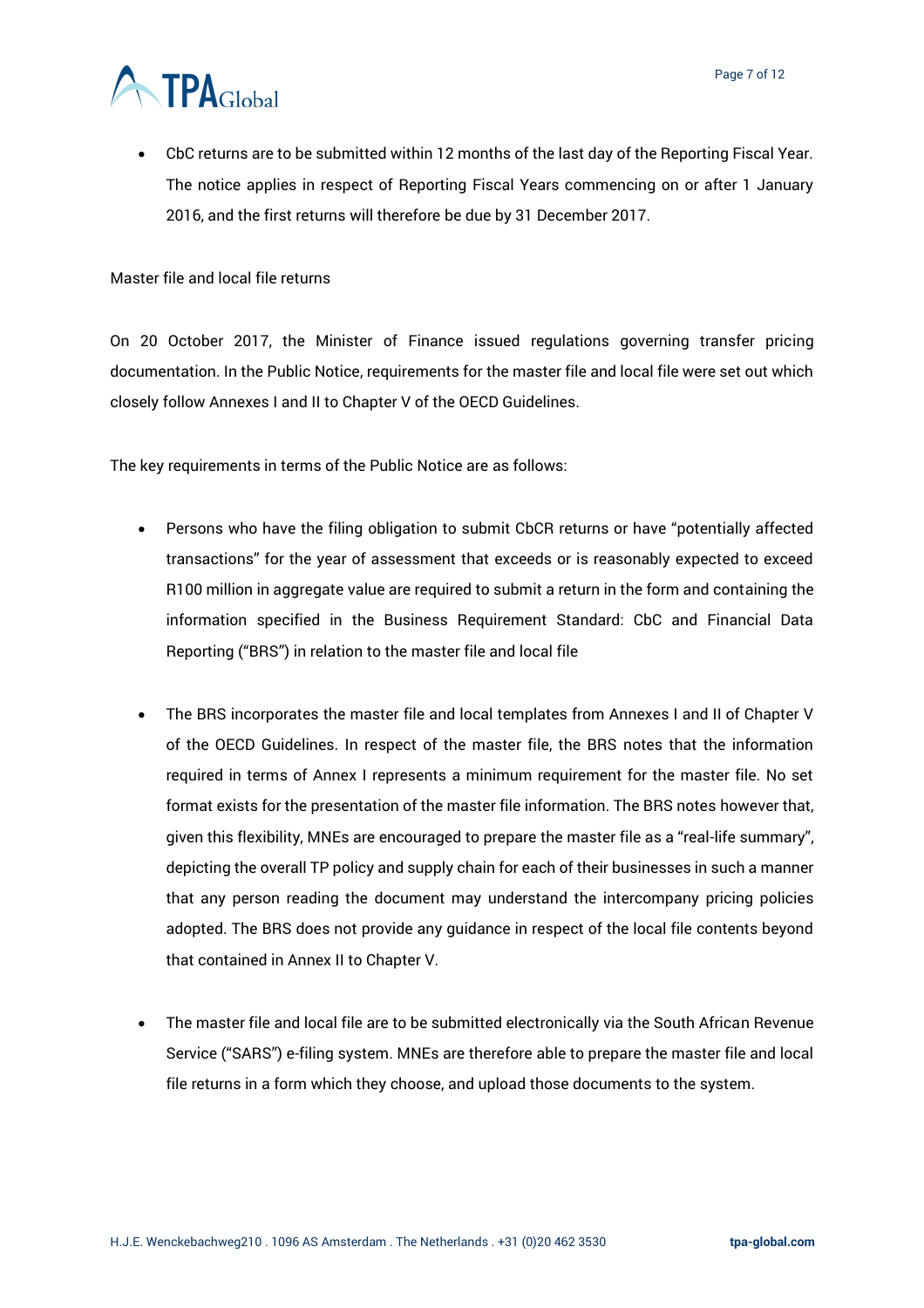

• The master file and local file returns are to be submitted within 12 months of the last day of the year of assessment. The submission deadline therefore coincides with that for the corporate tax return.

In the case of persons who have the filing obligation to submit CbCR returns, the requirement for submission applies for Reporting Fiscal Years commencing on or after 1 January 2016 and for subsequent Reporting Fiscal Years.

In the case of persons do not have the filing obligation to submit CbCR returns but have "potentially affected transactions" (essentially cross-border transactions with connected persons) for the year of assessment that exceeds or is reasonably expected to exceed R100 million in aggregate value, the requirement for submission applies for financial years commencing on or after 1 October 2016 and for subsequent financial years.

No documentation is required to be submitted by a person whose potentially affected transactions are below the R100 million threshold. However, on submission of the ITR 14 tax return, the taxpayer is required to disclose whether it has prepared transfer pricing documentation. In terms of the guide to the ITR 14 this should only be confirmed if such documentation is readily available.

#### b) Industry Analysis

<span id="page-7-0"></span>By identifying value drivers for the relevant industry, a first indication of the level of profitability common in the industry is being given.

#### c) Company Analysis

<span id="page-7-1"></span>A description of the management structure of the local entity, a local organisation chart, and a description of the individuals to whom local management reports and the country(ies) in which such individuals maintain their principal offices.

A detailed description of the business and business strategy pursued by the local entity, including an indication whether the local entity has been involved in or affected by business restructurings or intangibles transfers in the present or immediately past year and an explanation of those aspects of such transactions affecting the local entity.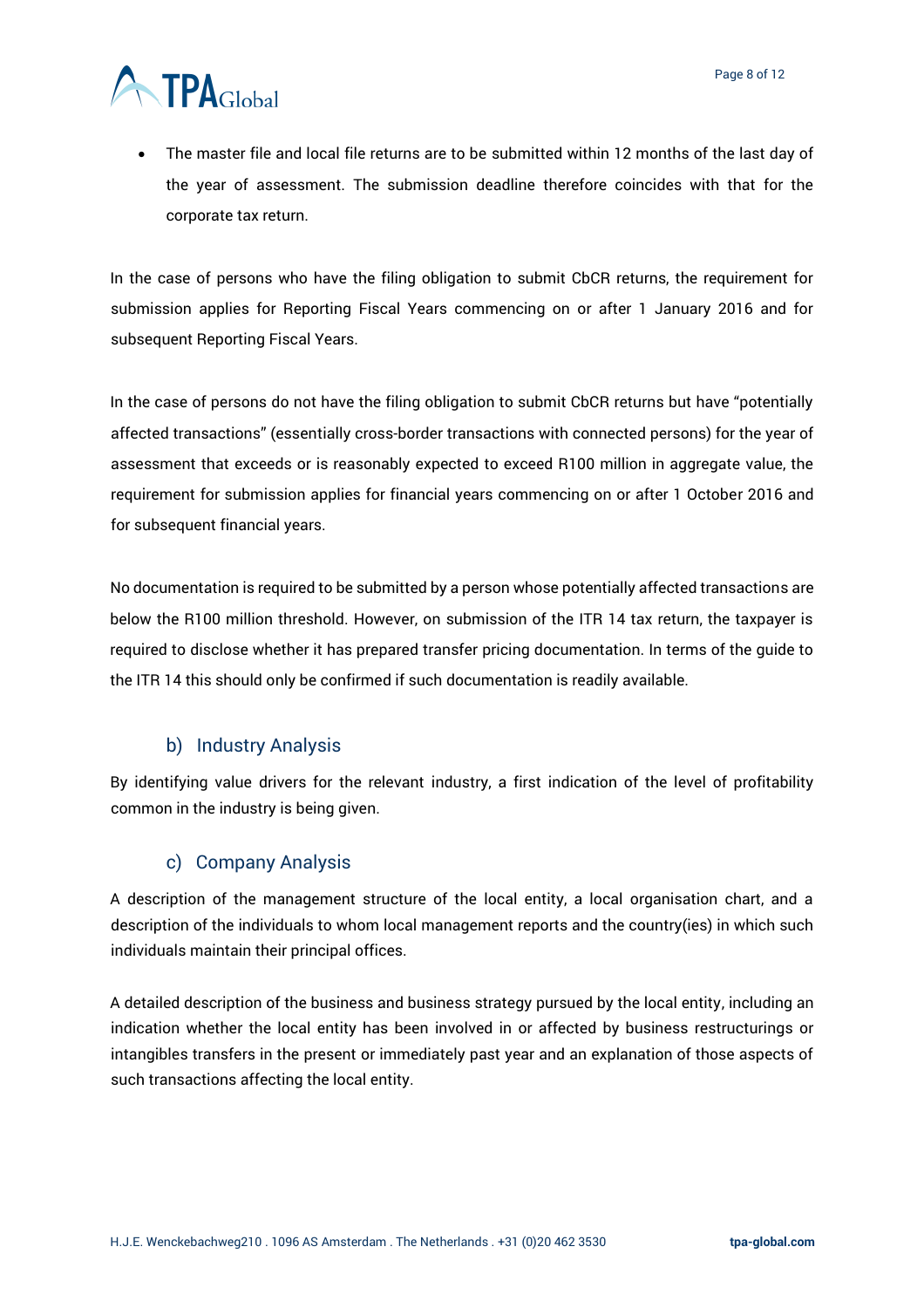

#### d) Functional Analysis

<span id="page-8-0"></span>In conducting a functional analysis, an assessment is made of the significant activities and responsibilities that are performed by the related parties relevant to the Intercompany Transactions under review, the tangible and intangible assets that are employed and the risks that are borne in undertaking the business activities. Such an assessment is consistent with the recommendations that have been made in the OECD Guidelines at paragraph 1.51.

#### e) Choice of Transfer Pricing Method

<span id="page-8-1"></span>As mentioned before, SARS generally follows the guidance of the OECD Transfer Pricing Guidelines. Accordingly, all transfer pricing methods accepted by the OECD in the OECD Transfer Pricing Guidelines are accepted by SARS, including the CUP method, the resale price method, the cost-plus method, the profit split method and the transactional net margin method. As a general rule, the most reliable method will be the one that requires fewer and more reliable adjustments to be made. Taxpayers will not be required to undertake an intricate analysis of all the methodologies, but should have a sound basis for using the selected methodology.

The authorities follow OECD Guidelines and accept OECD prescribed transfer pricing methods (SARS Practice Note 7).

#### f) Economic Analysis – Benchmark Study

<span id="page-8-2"></span>South Africa follows the guidance on comparability analysis as outlined in Chapter III of the OECD Transfer Pricing Guidelines.

The South African domestic transfer pricing legislation does not contain specific legislation or guidelines for the selection and or use of domestic or foreign comparables. However, the OECD Transfer Pricing Guidelines are consulted to provide guidance on comparability analysis.

The South African domestic transfer pricing legislation does not contain a specific provision that allows or requires the use of an arm's length range and/or statistical measure for determining the arm's length range. However, South Africa follows the OECD Transfer Pricing Guidelines, which provide in-depth guidance on the use of an arm's length range and/or statistical measure for determining arm's length remuneration. This is reflected in Practice Note No. 7 at a high level. For example, in Practice Note No. 7 SARS notes that it will take into consideration foreign comparables as long as the taxpayer justifies and highlights the effects of geographic differences (paragraph 11.2.1 of Practice Note 7).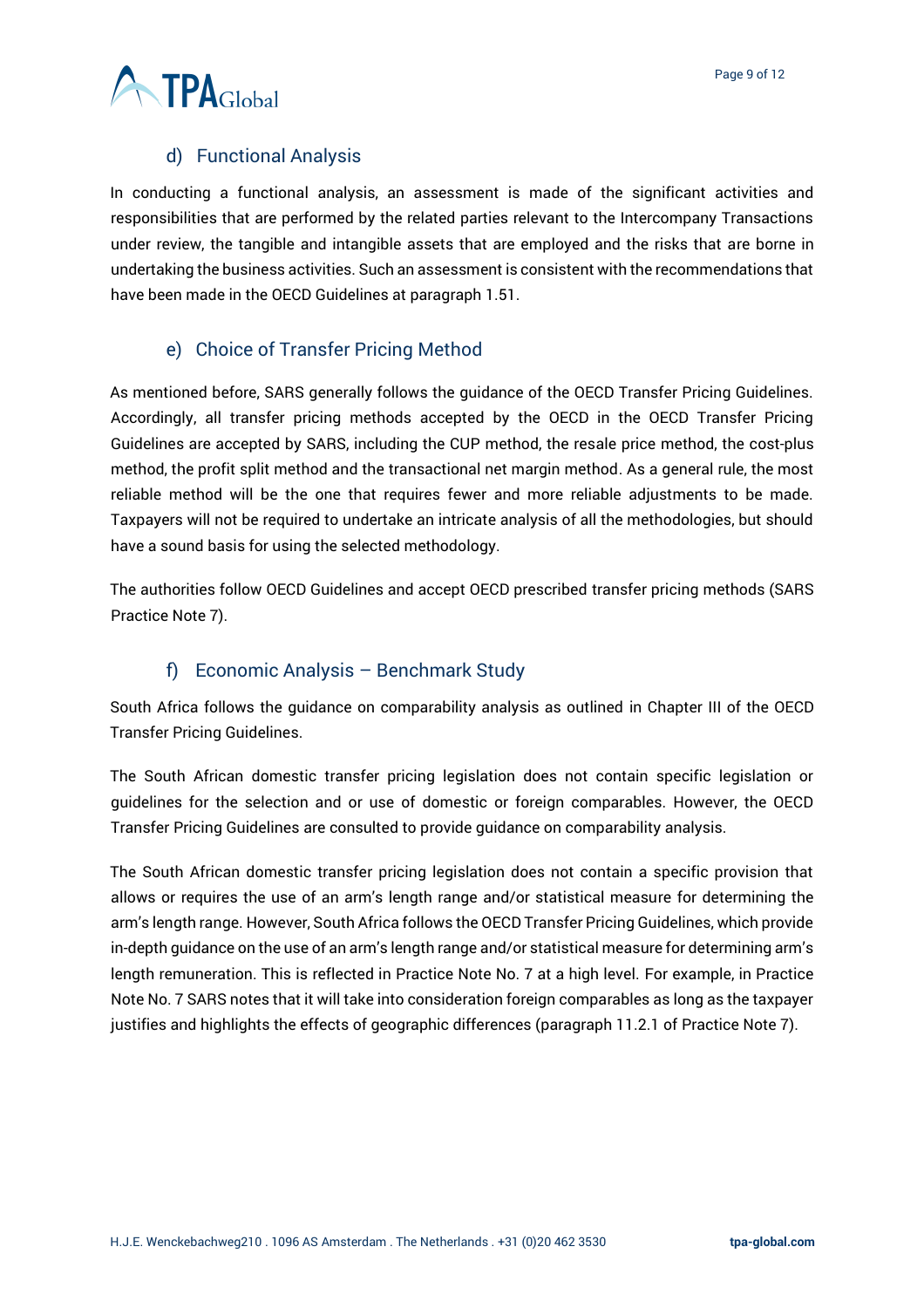

### g) Inter-company (IC) Legal Agreement

<span id="page-9-0"></span>Although an Inter-company legal agreement formalizes the business and financial relationship between group entities, the legal agreements have a lower ranking since the OECD 2017 Guidelines made the "conduct of parties'' the prevailing concept.

#### h) Financial Statements

<span id="page-9-1"></span>Since the OECD 2017 Guidelines made the "conduct of parties'' the prevailing concept, parties need to also make sure their conduct is in line with what is reported in their accounts.

All annual financial statements which are prepared in accordance with the IFRS are supposed to disclose all related party transactions within the related financial period. Further guidance can be obtained in IFRS standard IAS 24.

# <span id="page-9-2"></span>i) Production Process for TP Relevant Returns, Documents, Forms and **Financials**

In the chart below, the existence of the filing requirements with the details of which format is used, the latest filing date, notification requirement and its deadline, thresholds to be applied in case it exists, and the required languages are demonstrated. This information can be seen respectively for CIT, master file, local file, CbCR, local forms, annual accounts and segmented P&L documentations.

|                                | Prepare<br>or File? | Format                            | <b>Deadline</b>                             | <b>Notification</b><br>Deadline*            | Threshold*<br>(Yes/No) | Local Language<br>(Yes/No)*(If "No",<br>it can be filed in<br>English) |
|--------------------------------|---------------------|-----------------------------------|---------------------------------------------|---------------------------------------------|------------------------|------------------------------------------------------------------------|
| Corporate<br><b>Income Tax</b> | File                | <b>ITR14</b>                      | 12 months<br>after<br>financial<br>year end | No                                          | No.                    | <b>No</b>                                                              |
| <b>Master File</b>             | File                | <b>OECD</b><br>Guidelines<br>2017 | 12 months<br>after<br>financial<br>year end | No                                          | Yes                    | <b>No</b>                                                              |
| <b>Local File</b>              | File                | OECD<br>Guidelines<br>2017        | 12 months<br>after<br>financial<br>year end | <b>No</b>                                   | Yes                    | <b>No</b>                                                              |
| <b>CbCR</b>                    | File                | CbC01 Form                        | 12 months<br>after<br>financial<br>year end | 12 months<br>after<br>financial<br>year end | Yes                    | <b>No</b>                                                              |
| <b>Local form</b>              | N/A                 | N/A                               | N/A                                         | N/A                                         | N/A                    | N/A                                                                    |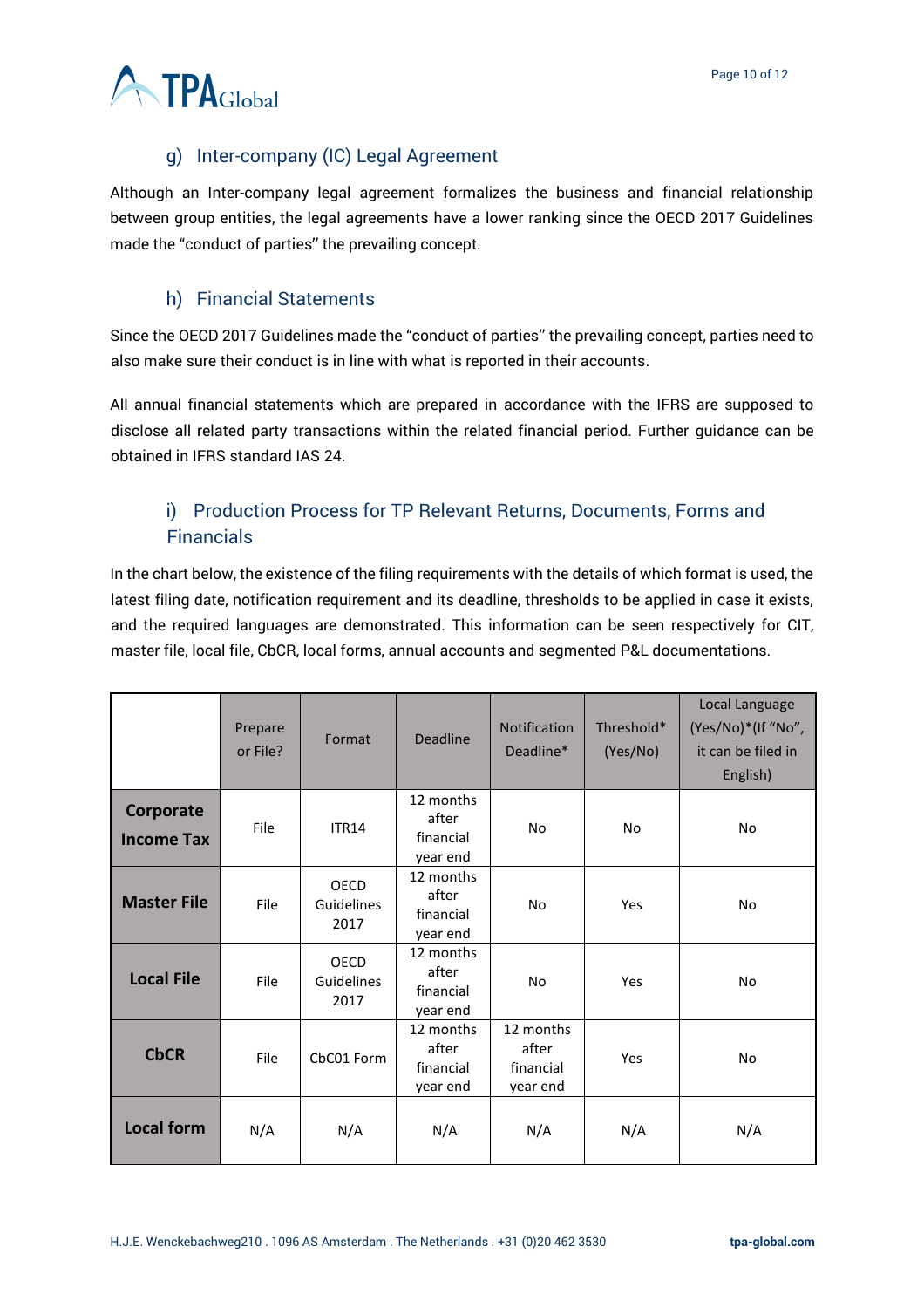

| <b>Annual</b><br><b>Accounts</b>                                                                                                                                                   | Prepare | Local Tax<br>GAAP or<br><b>IFRS</b> | The latest<br>on the last<br>day of the<br>seventh<br>month<br>following<br>the end of<br>the<br>financial<br>year | No | No | No |  |  |  |
|------------------------------------------------------------------------------------------------------------------------------------------------------------------------------------|---------|-------------------------------------|--------------------------------------------------------------------------------------------------------------------|----|----|----|--|--|--|
| <b>Segmented</b><br><b>P&amp;L</b>                                                                                                                                                 | Prepare | Excel/Other                         | Ready upon<br>filing CIT/TP<br>documents.                                                                          | No | No | No |  |  |  |
| * South Africa has signed the MCAA agreement for the filing of CBCR.<br>* South Africa does not request as much and detailed information from smaller and less complex enterprises |         |                                     |                                                                                                                    |    |    |    |  |  |  |
| (SME's included) than it does from large and complex enterprises.                                                                                                                  |         |                                     |                                                                                                                    |    |    |    |  |  |  |

#### j) Mandatory Language

<span id="page-10-0"></span>Transfer pricing documentation should be drafted in the Commissioner's functional language, which is English, even though, in theory, all 11 official languages of South Africa are accepted.

#### k) Notification Requirement

<span id="page-10-1"></span>In the scenario where no requirement to submit any transfer pricing documentation, on submission of the ITR14 tax return, the taxpayer is required to disclose whether it has prepared transfer pricing documentation. In terms of the guide to the ITR14 this should only be confirmed if such documentation is readily available. The failure to confirm the preparation of transfer pricing documentation is generally an audit trigger.

#### l) Record Keeping

<span id="page-10-2"></span>In addition to the documentation requirements described above, SARS has issued a public notice specifying records, books of account or documents which must be kept for transfer pricing purposes ("Record-Keeping Requirements"). Persons whose potentially affected transactions for the year of assessment exceed or are reasonably expected to exceed R100 million in aggregate value, are required to keep certain records regarding their structure and operations. Such persons are additionally required to keep transaction-specific records in respect of any potentially affected transaction which exceeds or is reasonably expected to exceed R5 million in value. Particularly detailed record-keeping is required in respect of "financial assistance transactions". Persons whose potentially affected transactions fall below the R100 million threshold are nevertheless required to keep such records as allow them to ensure and for SARS to be satisfied that such transaction are conducted at arm's length. The information specified in the Record-Keeping Requirements is not required to be submitted as a